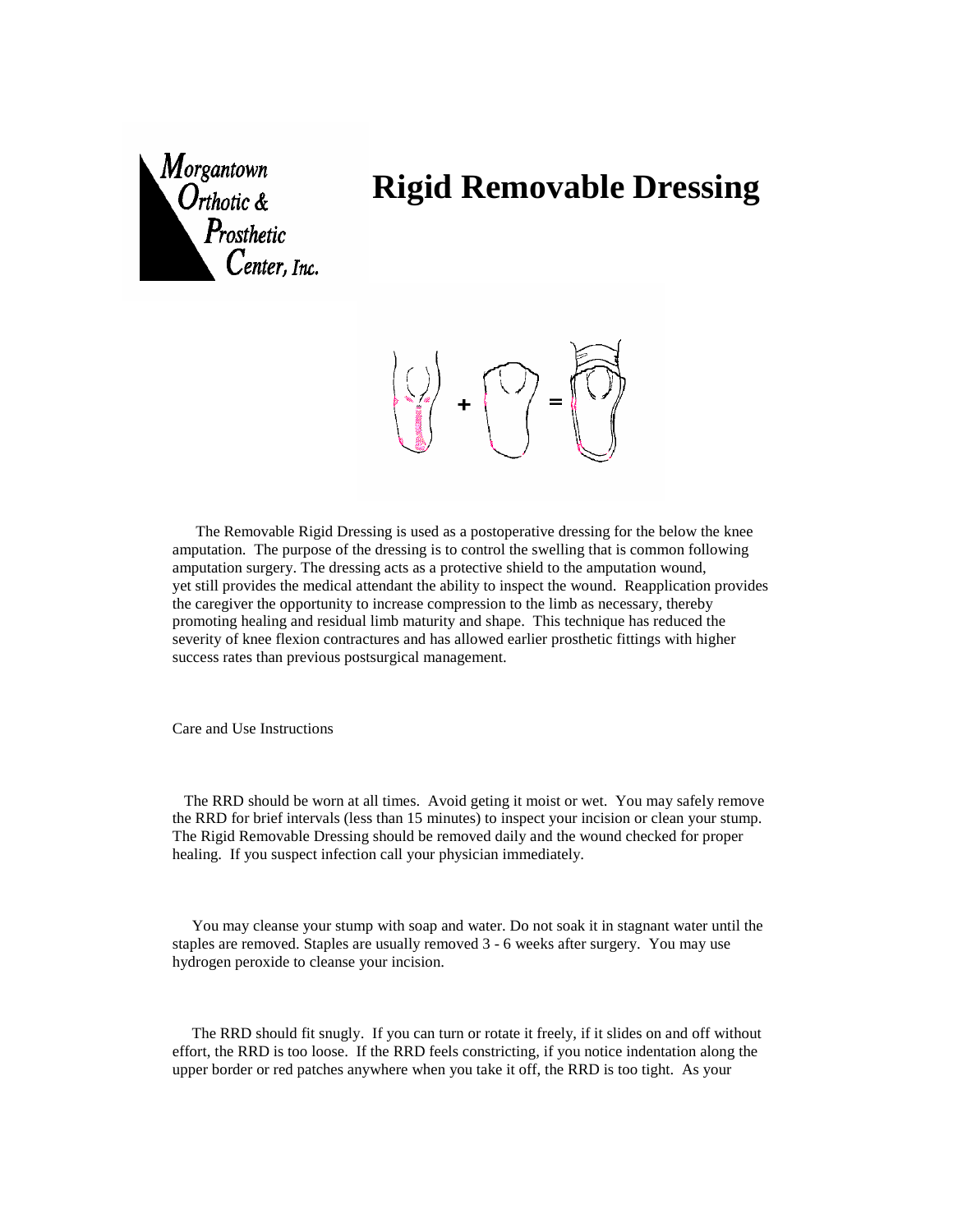stump heals, it shrinks in size. You will be discharged with several different stump socks of varying thickness. As your stump shrinks, layer the socks on your stump so that when you put the RRD on, it fits snugly. This means you will need to add socks

as your stump heals and becomes smaller to maintain the proper fit.

 People with leg amputations tend to hold their leg with the knee bent. It is very important to prevent your knee from becoming "stiff". Several times each day should straighten your leg out so that the back of your knee touches whatever surface it is resting on (couch, chair, bed, floor, etc). Also continue doing the exercises you learned in physical therapy. If you keep up with the exercises, you should quickly progress when it comes time to learn to walk with your artificial leg (prosthesis).

 People who have had amputations frequently experience pain and sensation extending to the part that was amputated. This is common and normal, we call it "phantom pain" Your doctor can prescribe to help with the "phantom pain", if appropriate. The snug fit of your RRD often helps to with the phantom pain/sensation.

 The physician who did the amputation will continue to follow you. Do not hestitate to contact them if you have questions.

In the near future, the rehabilitation services will contact you.

All emergencies should be evaluated and treated by the Emergency Department.

 Should you have any questions about the Rigid Removable Dressing do not hesitate to contact your prosthetist at Morgantown Orthotic and Prosthetic Center @ 800 598 6672.